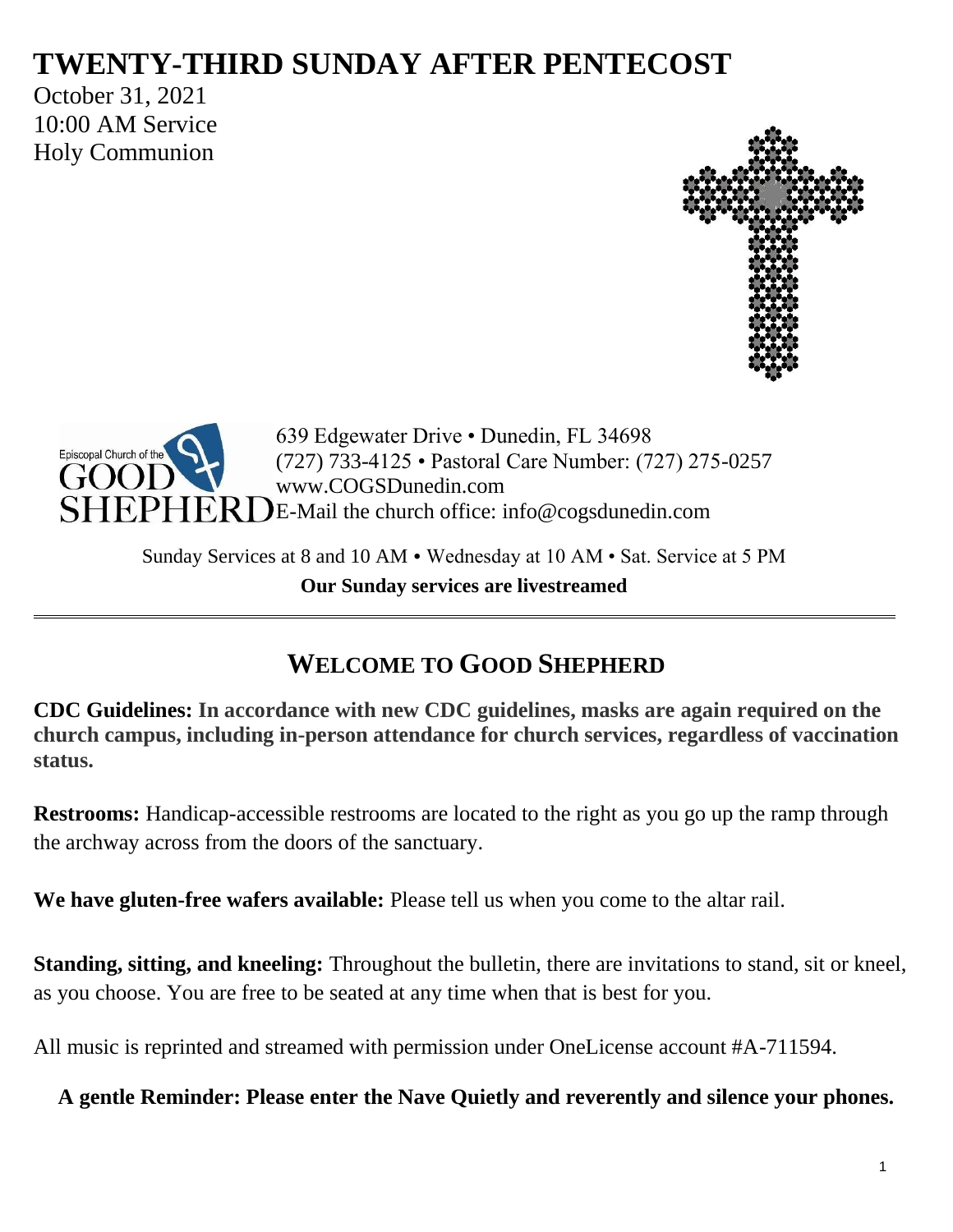# **GATHERING FOR WORSHIP**

**VOLUNTARY** Lord, You Give the Great Commission Cyril V. Taylor

Bells of Hope/Organ

#### **WELCOME AND ANNOUNCEMENTS**

**PROCESSIONAL HYMN** Praise to the Lord, the Almighty H. 390 vs 1-4

**Praise to the Lord, the Almighty, the King of creation; O my soul, praise him, for he is thy health and salvation: join the great throng, psaltery, organ, and song, sounding in glad adoration.**

**Praise to the Lord; over all things he gloriously reigneth: borne as on eagle-wings, safely his saints he sustaineth. Hast thou not seen how all thou needest hath been granted in what he ordaineth?**

**Praise to the Lord, who doth prosper thy way and defend thee; surely his goodness and mercy shall ever attend thee; ponder anew what the Almighty can do, who with his love doth befriend thee.**

**Praise to the Lord! O let all that is in me adore him! All that hath life and breath come now with praises before him! Let the amen sound from his people again; gladly for ever adore him.**

#### **THE OPENING ACCLAMATION**

*Celebrant* Blessed be God: Father, Son, and Holy Spirit. *People* **And blessed be God's kingdom, now and for ever. AMEN. COLLECT FOR PURITY**

*All* **Almighty God, unto whom all hearts are open, all desires known, and from whom no secrets are hid. Cleanse the thoughts of our hearts by the inspiration of thy Holy Spirit, that we may perfectly love thee, and worthily magnify thy holy Name; through Christ our Lord. Amen.**

## **THE COLLECT OF THE DAY**

*Celebrant* The Lord be with you. *People* **And also with you.**

*Celebrant* Let us pray… Almighty and merciful God, it is only by your gift that your faithful people offer you true and laudable service: Grant that we may run without stumbling to obtain your heavenly promises; through Jesus Christ our Lord, who lives and reigns with you and the Holy Spirit, one God, now and for ever.

*All* **AMEN**.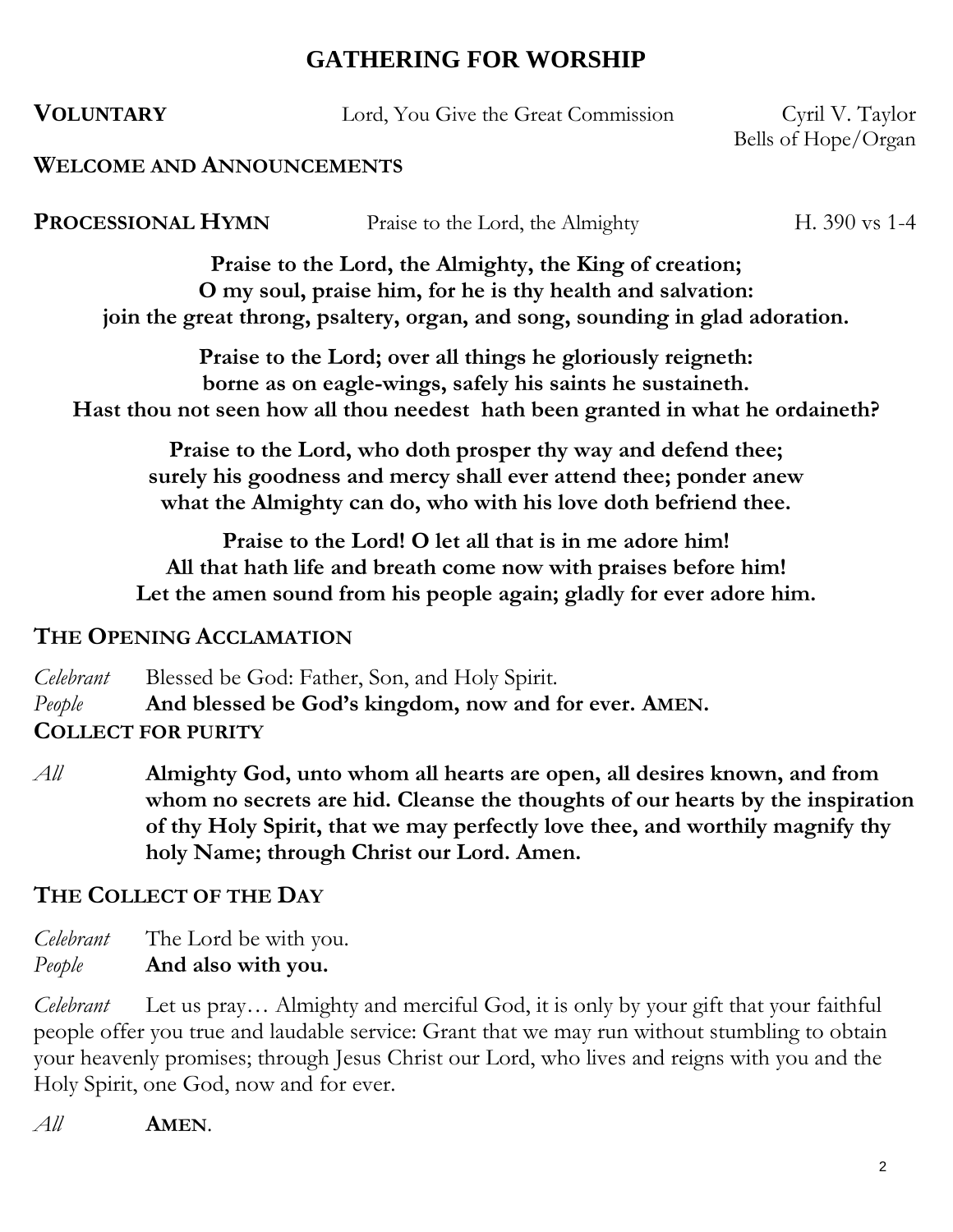# **THE WORD OF GOD**

*The people sit.*

#### **THE FIRST READING:** Ruth 1:1-18

*Lector* The First Reading is taken from Ruth chapter 1…

In the days when the judges ruled, there was a famine in the land, and a certain man of Bethlehem in Judah went to live in the country of Moab, he and his wife and two sons. The name of the man was Elimelech and the name of his wife Naomi, and the names of his two sons were Mahlon and Chilion; they were Ephrathites from Bethlehem in Judah. They went into the country of Moab and remained there. But Elimelech, the husband of Naomi, died, and she was left with her two sons. These took Moabite wives; the name of the one was Orpah and the name of the other Ruth. When they had lived there about ten years, both Mahlon and Chilion also died, so that the woman was left without her two sons and her husband.

Then she started to return with her daughters-in-law from the country of Moab, for she had heard in the country of Moab that the LORD had considered his people and given them food. So she set out from the place where she had been living, she and her two daughters-in-law, and they went on their way to go back to the land of Judah. But Naomi said to her two daughters-in-law, "Go back each of you to your mother's house. May the LORD deal kindly with you, as you have dealt with the dead and with me. The LORD grant that you may find security, each of you in the house of your husband." Then she kissed them, and they wept aloud. They said to her, "No, we will return with you to your people." But Naomi said, "Turn back, my daughters, why will you go with me? Do I still have sons in my womb that they may become your husbands? Turn back, my daughters, go your way, for I am too old to have a husband. Even if I thought there was hope for me, even if I should have a husband tonight and bear sons, would you then wait until they were grown? Would you then refrain from marrying? No, my daughters, it has been far more bitter for me than for you, because the hand of the LORD has turned against me." Then they wept aloud again. Orpah kissed her mother-in-law, but Ruth clung to her.

So she said, "See, your sister-in-law has gone back to her people and to her gods; return after your sister-in-law." But Ruth said, "Do not press me to leave you or to turn back from following you! Where you go, I will go; Where you lodge, I will lodge; your people shall be my people, and your God my God. Where you die, I will die—there will I be buried. May the Lord do thus and so to me, and more as well, if even death parts me from you!"

When Naomi saw that she was determined to go with her, she said no more to her.

- *Lector* The Word of the Lord.
- *People* **Thanks be to God.**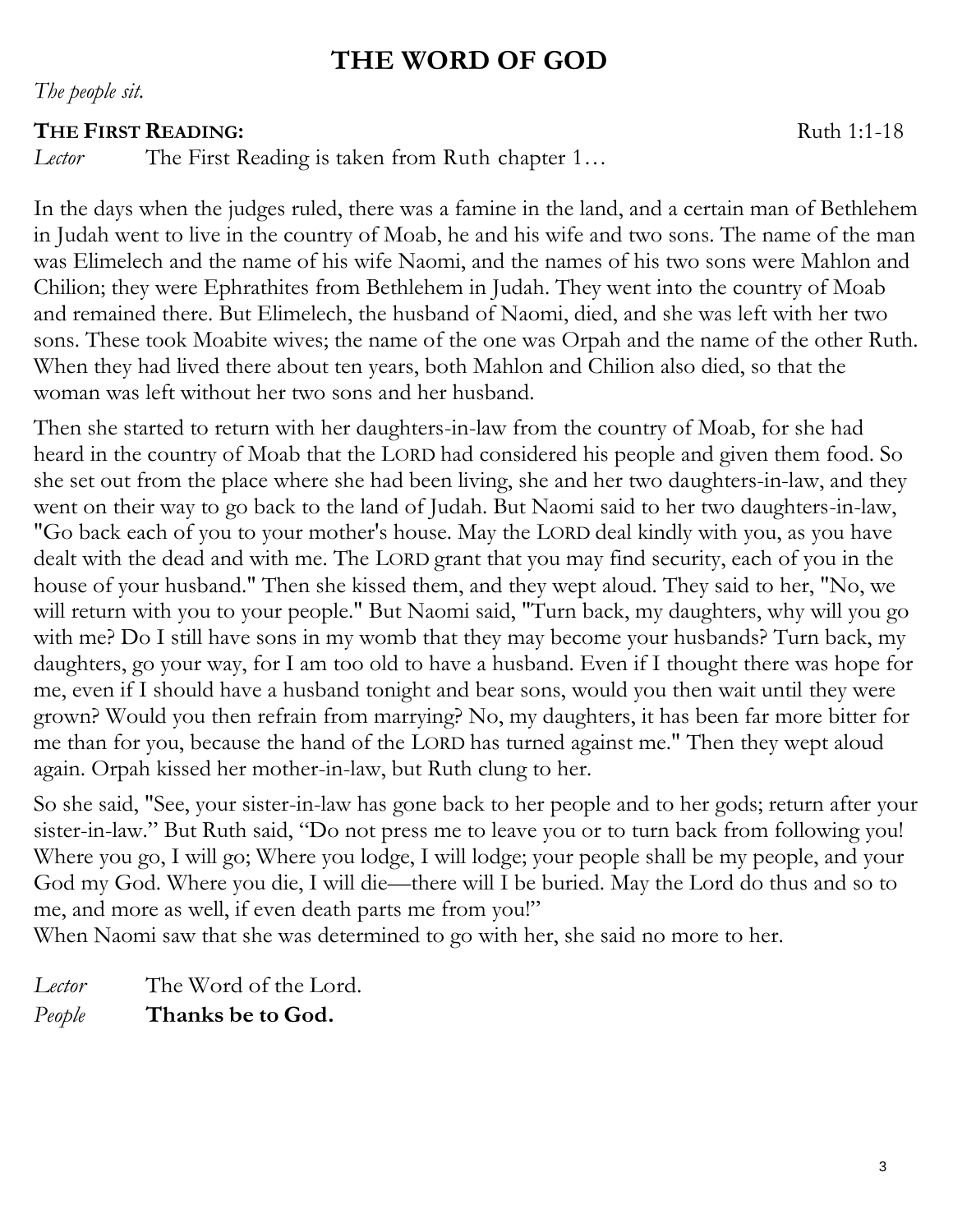**METRICAL PSALM 146** Tune: Land of Rest (H620)

**Hallelujah! Sing praise to God, My soul, give God your praise; Throughout my life will I praise God, Sing praise through all my days.**

**Do not rely on human help, In rulers place no trust, For when they die, they and their plans Return again to dust.**

**How happy those whose hope is in The God whom Jacob knew, Who made the heavens, earth, and sea, Whose promises are true.**

**To those oppressed, the Lord our God Gives justice constantly; God feeds the hungry, and all those In prison are set free.**

## **THE SECOND READING** Hebrews 9:11-14

*Lector* The Second Reading is taken from Hebrews chapter 9…

When Christ came as a high priest of the good things that have come, then through the greater and perfect tent (not made with hands, that is, not of this creation), he entered once for all into the Holy Place, not with the blood of goats and calves, but with his own blood, thus obtaining eternal redemption. For if the blood of goats and bulls, with the sprinkling of the ashes of a heifer, sanctifies those who have been defiled so that their flesh is purified, how much more will the blood of Christ, who through the eternal Spirit offered himself without blemish to God, purify our conscience from dead works to worship the living God!

*Lector* The Word of the Lord. *People* **Thanks be to God.**

*All stand as able.*

| THE GOSPEL ACCLAMATION | Be Thou My Vision                               | $H.488$ vs. 1,3 |
|------------------------|-------------------------------------------------|-----------------|
|                        | Be thou my vision, O Lord of my heart;          |                 |
|                        | all else be nought to me, save that thou art--  |                 |
|                        | thou my best thought, by day or by night,       |                 |
|                        | waking or sleeping, thy presence my light.      |                 |
|                        | High King of heaven, when victory is won,       |                 |
|                        | may I reach heaven's joys, bright heaven's Sun! |                 |
|                        | Heart of my heart, whatever befall,             |                 |
|                        | still be my Vision, O Ruler of all.             |                 |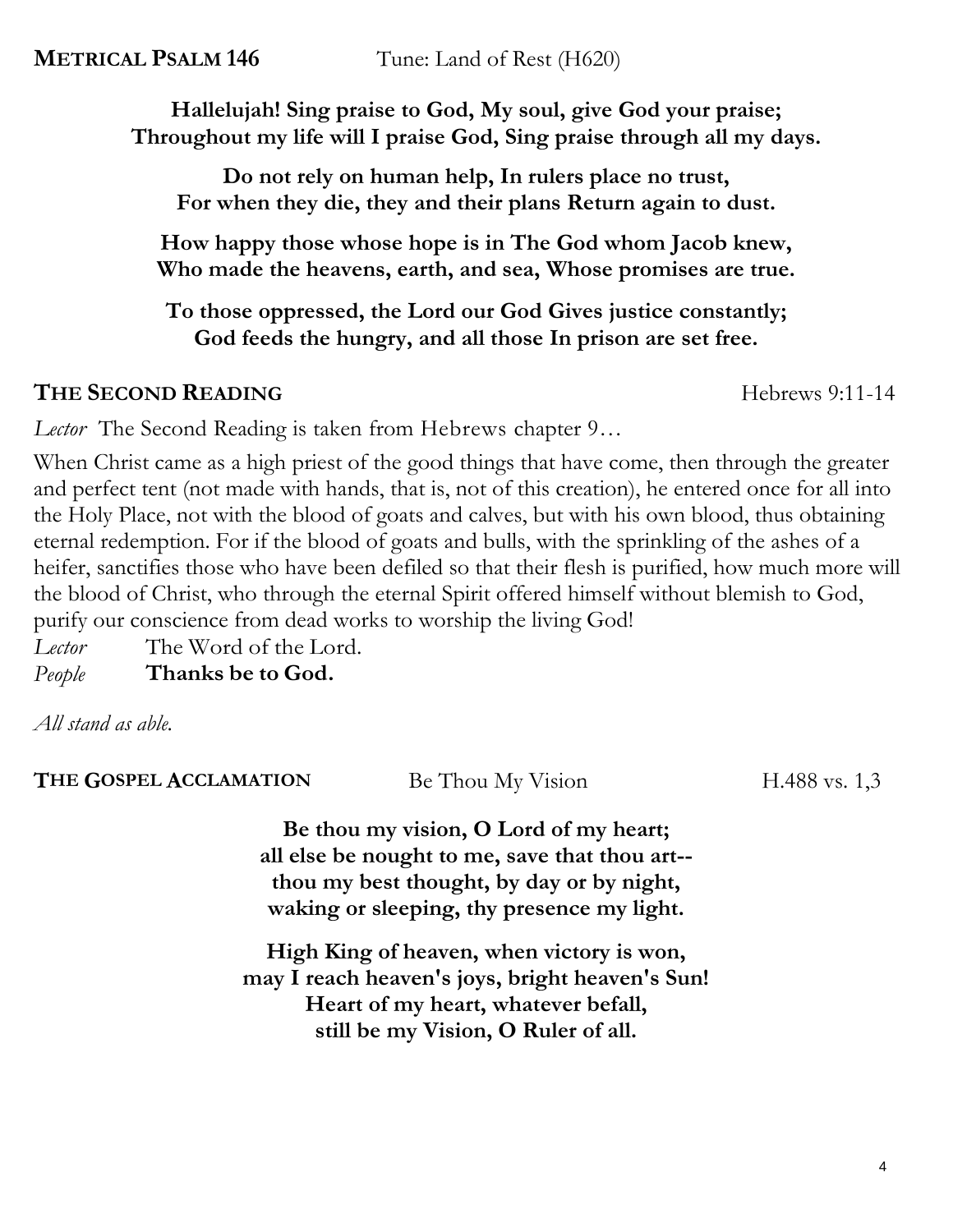## **THE GOSPEL** Mark 12:28-34

# *Deacon* The Holy Gospel of our Lord Jesus Christ according to Mark. *People* **Glory to you, Lord Christ.**

*Deacon* One of the scribes came near and heard the Saducees disputing with one another, and seeing that Jesus answered them well, he asked him, "Which commandment is the first of all?" Jesus answered, "The first is, 'Hear, O Israel: the Lord our God, the Lord is one; you shall love the Lord your God with all your heart, and with all your soul, and with all your mind, and with all your strength.' The second is this, 'You shall love your neighbor as yourself.' There is no other commandment greater than these." Then the scribe said to him, "You are right, Teacher; you have truly said that 'he is one, and besides him there is no other'; and 'to love him with all the heart, and with all the understanding, and with all the strength,' and 'to love one's neighbor as oneself,' —this is much more important than all whole burnt offerings and sacrifices." When Jesus saw that he answered wisely, he said to him, "You are not far from the kingdom of God." After that no one dared to ask him any question.

| Deacon | The Gospel of the Lord.     |
|--------|-----------------------------|
| People | Praise to you, Lord Christ. |

*The people sit.*

**SERMON** The Rev. Canon Chris Gray

*All stand as able.*

#### **THE NICENE CREED**

*People* **We believe in one God, the Father, the Almighty, maker of heaven and earth, of all that is, seen and unseen. We believe in one Lord, Jesus Christ, the only Son of God, eternally begotten of the Father, God from God, Light from Light, true God from true God, begotten, not made, of one Being with the Father. Through him all things were made. For us and for our salvation he came down from heaven: by the power of the Holy Spirit he became incarnate from the Virgin Mary, and was made man. For our sake he was crucified under Pontius Pilate; he suffered death and was buried. On the third day he rose again in accordance with the Scriptures; he ascended into heaven and is seated at the right hand of the Father. He will come again in glory to judge the living and the dead, and his kingdom will have no end. We believe in the Holy Spirit, the Lord, the giver of life, who proceeds from the Father and the Son.**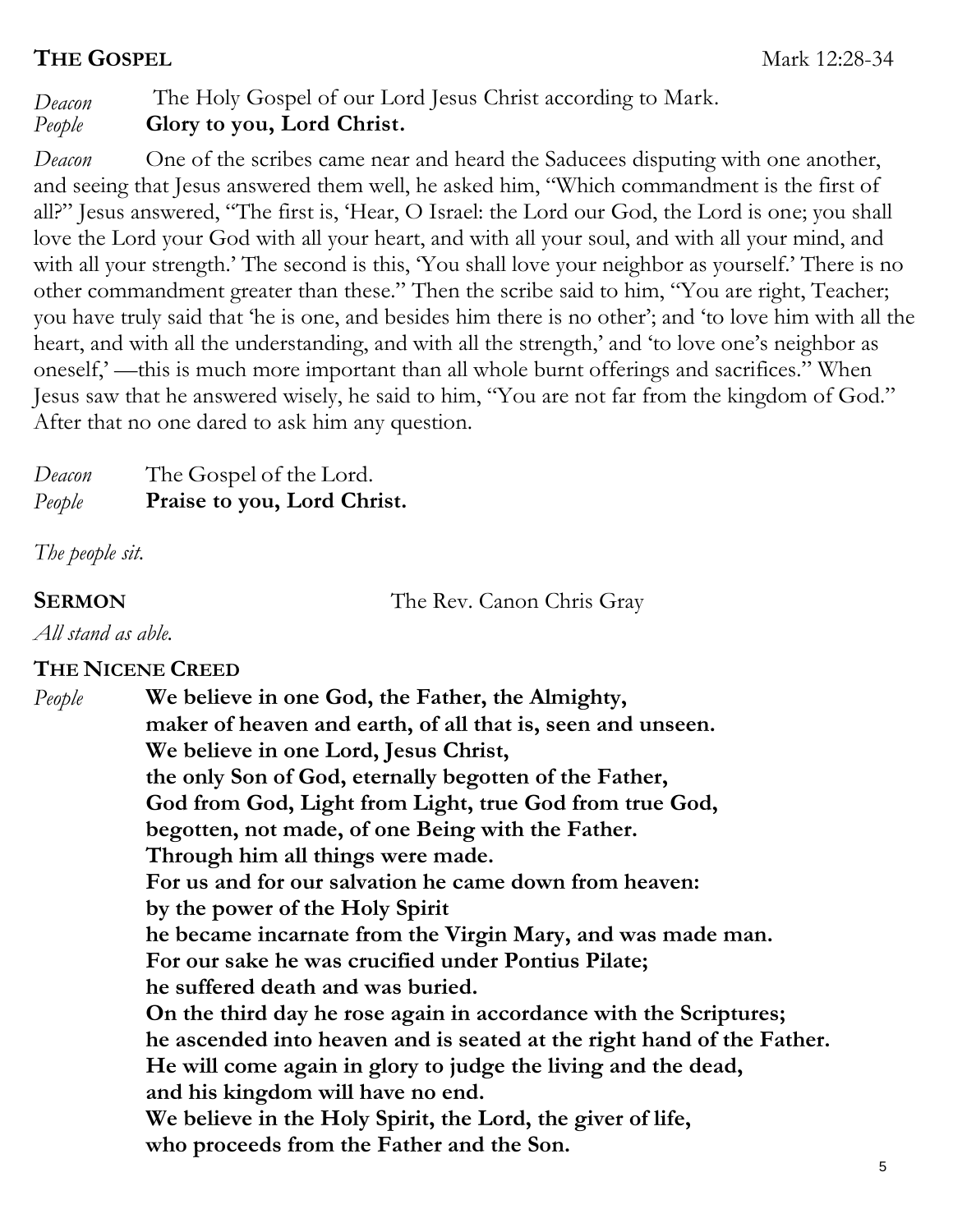**With the Father and the Son he is worshiped and glorified. He has spoken through the Prophets. We believe in one holy catholic and apostolic Church. We acknowledge one baptism for the forgiveness of sins. We look for the resurrection of the dead, and the life of the world to come. Amen.**

#### **THE PRAYERS OF THE PEOPLE**

*Deacon* Let us pray for the Church and for the world.

*Lector* Grant, Almighty God, that all who confess your Name may be united in your truth, live together in your love, and reveal your glory in the world. *Silence*

*Lector* Lord, in your mercy

#### *People* **Hear our prayer.**

- *Lector* Guide the people of this land, and of all the nations, in the ways of justice and peace; that we may honor one another and serve the common good. *Silence*
- *Lector* Lord, in your mercy

#### *People* **Hear our prayer.**

- *Lector* Give us all a reverence for the earth as your own creation, that we may use its resources rightly in the service of others and to your honor and glory. *Silence*
- *Lector* Lord, in your mercy

#### *People* **Hear our prayer.**

*Lector* Bless all whose lives are closely linked with ours, and grant that we may serve Christ in them, and love one another as he loves us. We give you thanks for all the blessings of this life, especially the flowers given today to the Glory of God and for the birthdays this week for Bill Sturk, Janet Williams, Briony Tomalesky, Ron Ellis, Stephen Gill, Karen Garrett, and the anniversaries of Andrea Zahn & Dan Depies, Joseph & Kaitlyn Statile*.*

*Silence*

- *Lector* Lord, in your mercy
- *People* **Hear our prayer.**
- 
- *Lector* Comfort and heal all those who suffer in body, mind, or spirit; give them courage and hope in their troubles, especially . . . [*add names from notebook*] and those we now namealoud or in our hearts [*leave time* ], and bring them the joy of your salvation. *Silence*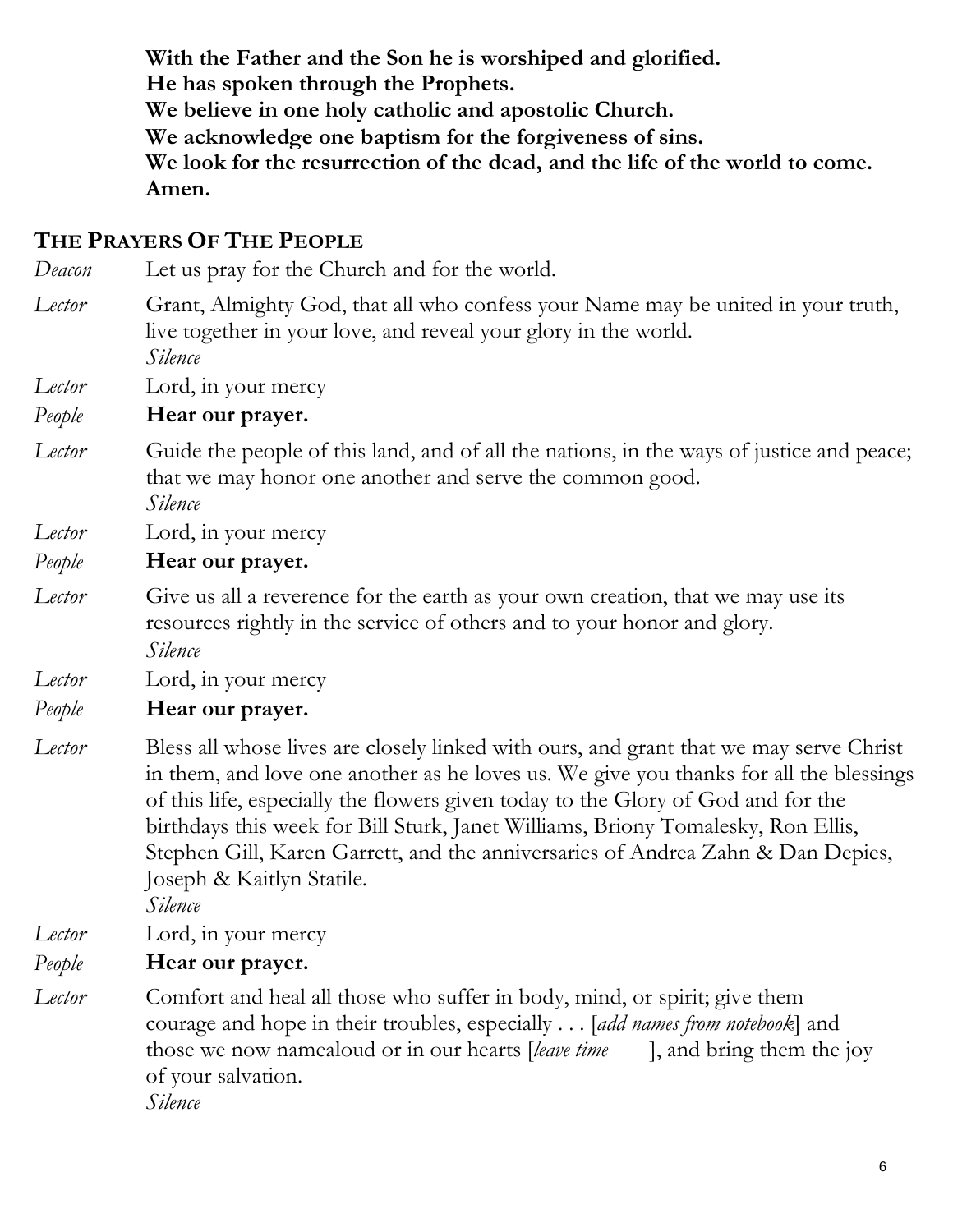*Lector* Lord, in your mercy

*People* **Hear our prayer.**

*Lector* We commend to your mercy all who have died, that your will for them may be fulfilled; (especially . . . [*add names from notebook*]) We remember with thanksgiving those near to us, whose absence still leaves a hole in our hearts; I invite you to say their names, silently or aloud [*leave time* ] ,and we pray that we may share with all your saints in your eternal kingdom. *Silence* Lord, in your mercy

*People* **Hear our prayer.**

*The Celebrant adds a concluding collect.* 

#### **CONFESSION & ABSOLUTION:**

*Deacon* Let us confess our sins against God and our neighbor. *(Silence is kept.) People* **Most merciful God, we confess that we have sinned against you in thought, word, and deed, by what we have done, and by what we have left undone. We have not loved you with our whole heart; we have not loved our neighbors as ourselves. We are truly sorry and we humbly repent. For the sake of your Son Jesus Christ, have mercy on us and forgive us; that we may delight in your will, and walk in your ways, to the glory of your Name. AMEN.**

*Celebrant* Almighty God have mercy on you, forgive you all your sins through our Lord Jesus Christ, strengthen you in all goodness, and by the power of the Holy Spirit keep you in eternal life.

*All* **AMEN**.

#### **THE GREETING OF PEACE**

*Celebrant* The peace of the Lord be always with you. *People* **And also with you.**

*All may greet one another in the name of the Lord.*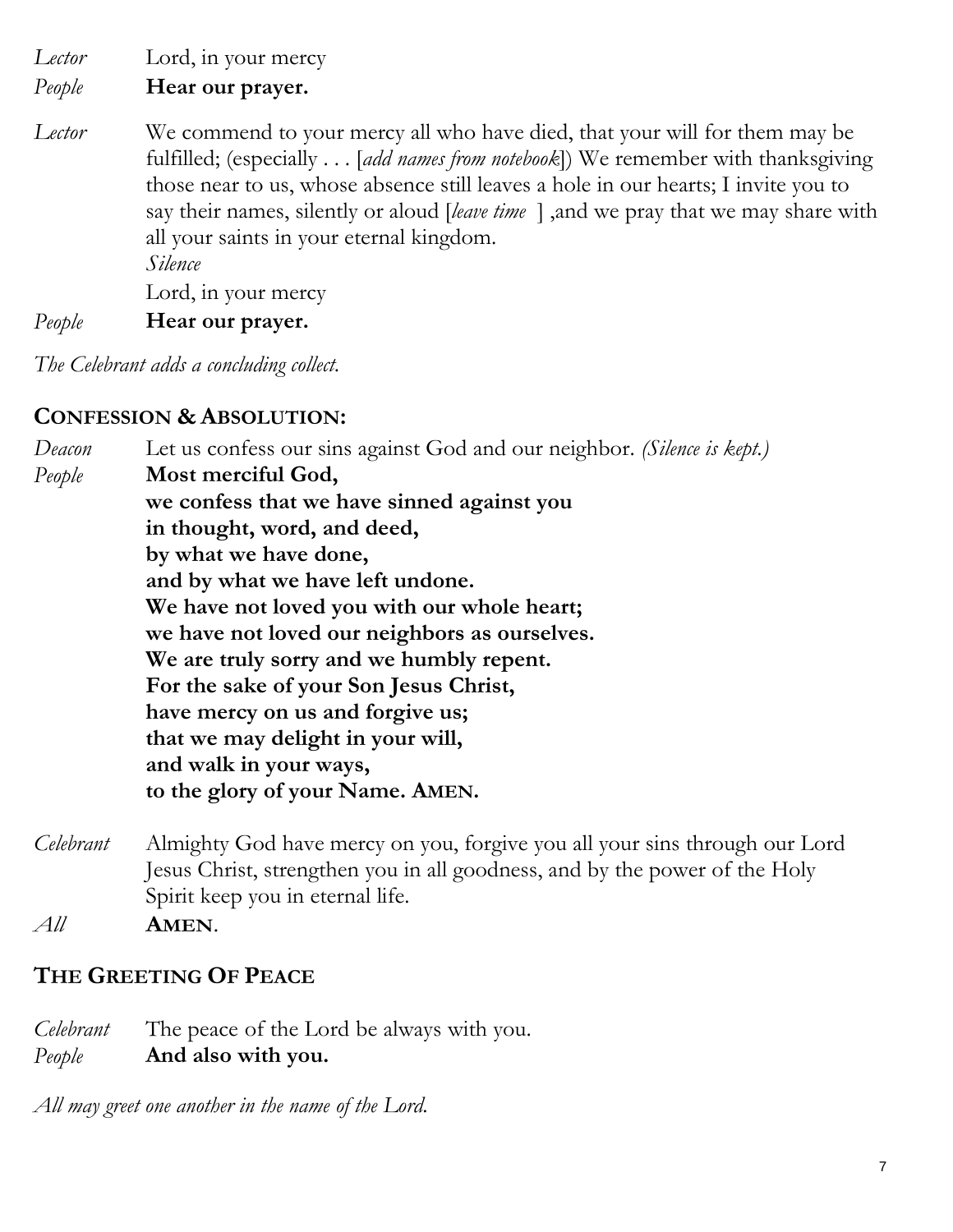# **THE HOLY COMMUNION**

### **OFFERTORY SENTENCE**

**OFFERTORY** Gracious Spirit Dwell with Me arr. K. Lee Scott

Choir

*All stand as able.*

#### **THE PRESENTATION**

*Deacon* We gladly present the fruits of our lives to the God who creates us, redeems us and sustains us. May we have the grace to use them to heal God's world.

**PRESENTATION HYMN** Christ Is Made the Sure Foundation

**Christ is made the sure foundation, Christ the head and cornerstone, chosen of the Lord and precious, binding all the church in one; holy Zion's help forever, and our confidence alone.**

**Laud and honor to the Father, laud and honor to the Son, laud and honor to the Spirit, ever three and ever one: one in might and one in glory while unending ages run!**

## **THE GREAT THANKSGIVING:** Eucharistic Prayer A

*Celebrant* The Lord be with you. *People* **And also with you.** *Celebrant* Lift up your hearts. *People* **We lift them to the Lord.** *Celebrant* Let us give thanks to the Lord our God. *People* **It is right to give him thanks and praise.** *Celebrant* It is right, and a good and joyful thing, always and everywhere to give thanks to you, Father Almighty, Creator of heaven and earth. For you are the source of light and life, you made us in your image, and called us to new life in Jesus Christ our Lord. Therefore, we praise you, joining our voices with Angels and Archangels and with all the company of heaven, who for ever sing this hymn to proclaim the glory of your Name: *All* **Holy, holy, holy Lord, God of power and might, heaven and earth are full of your glory. Hosanna in the highest. Blessed is the One who comes in the name of the Lord.**

**Hosanna in the highest. Hosanna in the highest.**

*The Celebrant continues*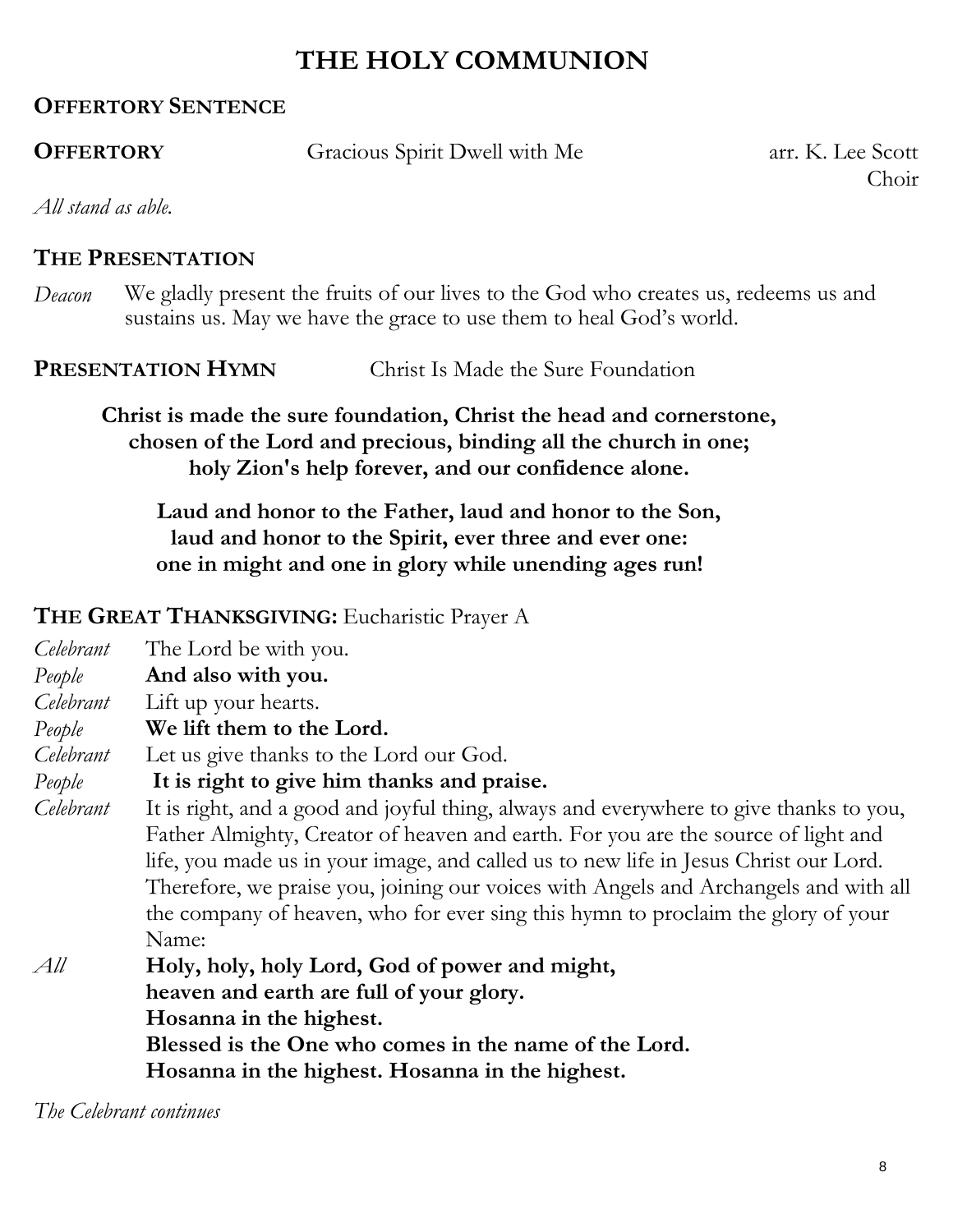Holy and gracious Father: In your infinite love you made us for yourself, and, when we had fallen into sin and become subject to evil and death, you, in your mercy, sent Jesus Christ, your only and eternal Son, to share our human nature, to live and die as one of us, to reconcile us to you, the God and Father of all.

He stretched out his arms upon the cross, and offered himself, in obedience to your will, a perfect sacrifice for the whole world.

On the night he was handed over to suffering and death, our Lord Jesus Christ took bread; and when he had given thanks to you, he broke it, and gave it to his disciples, and said, "Take, eat: This is my Body, which is given for you. Do this for the remembrance of me."

After supper he took the cup of wine; and when he had given thanks, he gave it to them, and said, "Drink this, all of you: This is my Blood of the new Covenant, which is shed for you and for many for the forgiveness of sins. Whenever you drink it, do this for the remembrance of me." Therefore we proclaim the mystery of faith:

# *Celebrant and People* **Christ has died. Christ is risen. Christ will come again.**

# *The Celebrant continues*

We celebrate the memorial of our redemption, O Father, in this sacrifice of praise and thanksgiving. Recalling his death, resurrection, and ascension, we offer you these gifts.

Sanctify them by your Holy Spirit to be for your people the Body and Blood of your Son, the holy food and drink of new and unending life in him. Sanctify us also that we may faithfully receive this holy Sacrament, and serve you in unity, constancy, and peace; and at the last day bring us with all your saints into the joy of your eternal kingdom.

All this we ask through your Son Jesus Christ: By him, and with him, and in him, in the unity of the Holy Spirit all honor and glory is yours, Almighty Father, now and for ever.

*All* **AMEN.**

# **THE LORD'S PRAYER**

*Celebrant* And now as our Savior Christ has taught us, we are bold to say, *People* **Our Father, who art in heaven, hallowed be thy Name, thy kingdom come, thy will be done, on earth as it is in heaven. Give us this day our daily bread. And forgive us our trespasses, as we forgive those who trespass against us. And lead us not into temptation, but deliver us from evil. For thine is the kingdom, and the power, and the glory, for ever and ever. Amen.**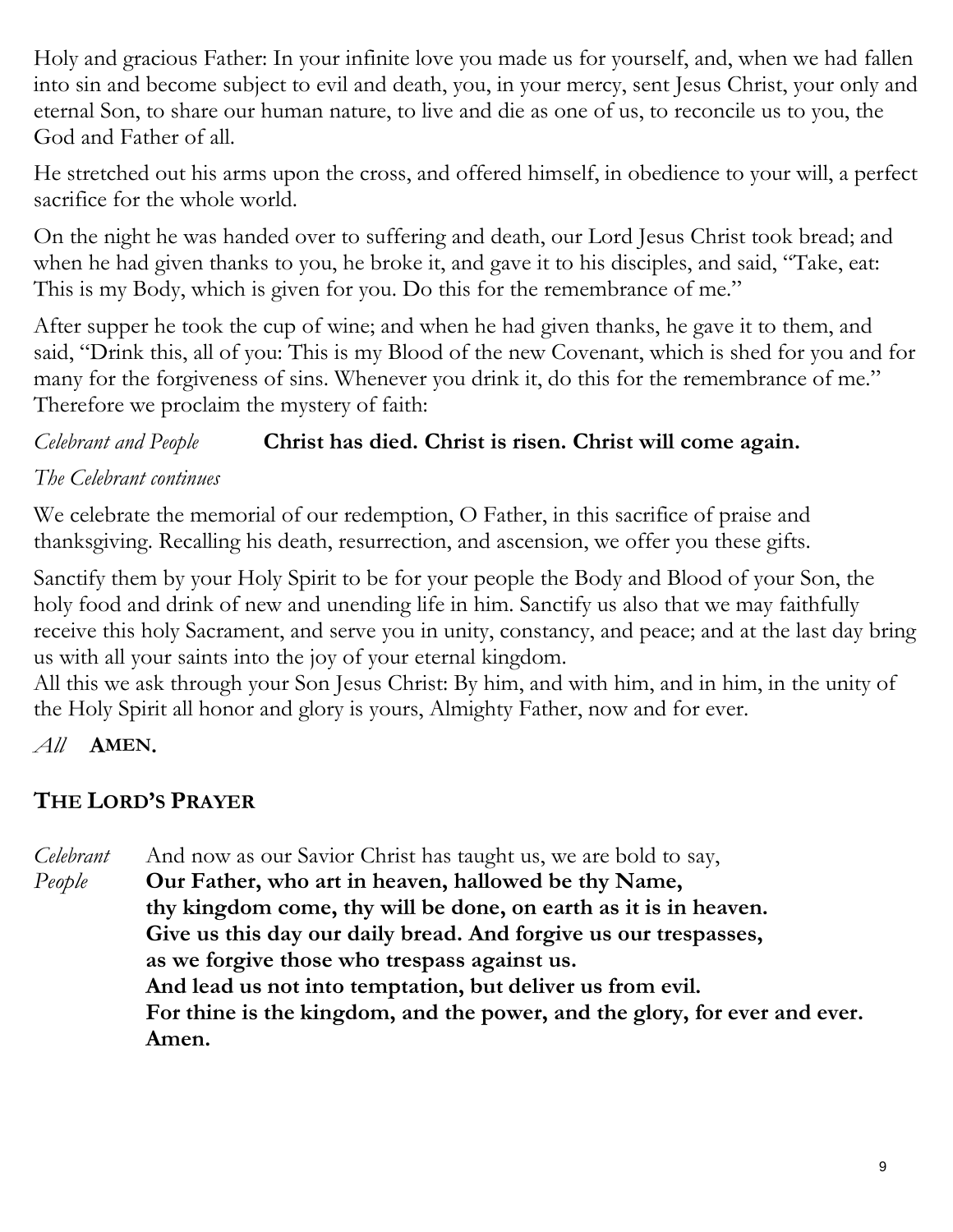## **THE BREAKING OF THE BREAD**

*The Celebrant breaks the consecrated bread. A period of silence is kept.*

*Celebrant* Alleluia! Christ our Passover is sacrificed for us; *People* **Therefore let us keep the feast. Alleluia!**

*Celebrant* The Gifts of God for the People of God.

*All are invited to receive the Sacrament in one kind. If you desire a blessing instead, cross your arms over your chest.*

| <b>COMMUNION HYMN</b> | I Am the Bread of Life | Julian Guini, soloist |
|-----------------------|------------------------|-----------------------|
|                       |                        | Choir                 |
| Please remain seated  |                        |                       |

*Please remain seated.*

**THE CHANT The Lord Is my Song**

**The Lord is my Song, the Lord is my praise: all my hope comes from God. The Lord is my song, the Lord is my praise: God, the well-spring of life. (Repeat)**

#### **THE PRAYER AFTER COMMUNION**

*Celebrant* Let us pray…

*All* **Almighty and everliving God, we thank you for feeding us with the spiritual food of the most precious Body and Blood of your Son our Savior Jesus Christ; and for assuring us in these holy mysteries that we are living members of the Body of your Son, and heirs of your eternal kingdom. And now, Father, send us out to do the work you have given us to do, to love and serve you as faithful witnesses of Christ our Lord. To him, to you, and to the Holy Spirit, be honor and glory, now and for ever. Amen.**

**THE BLESSING**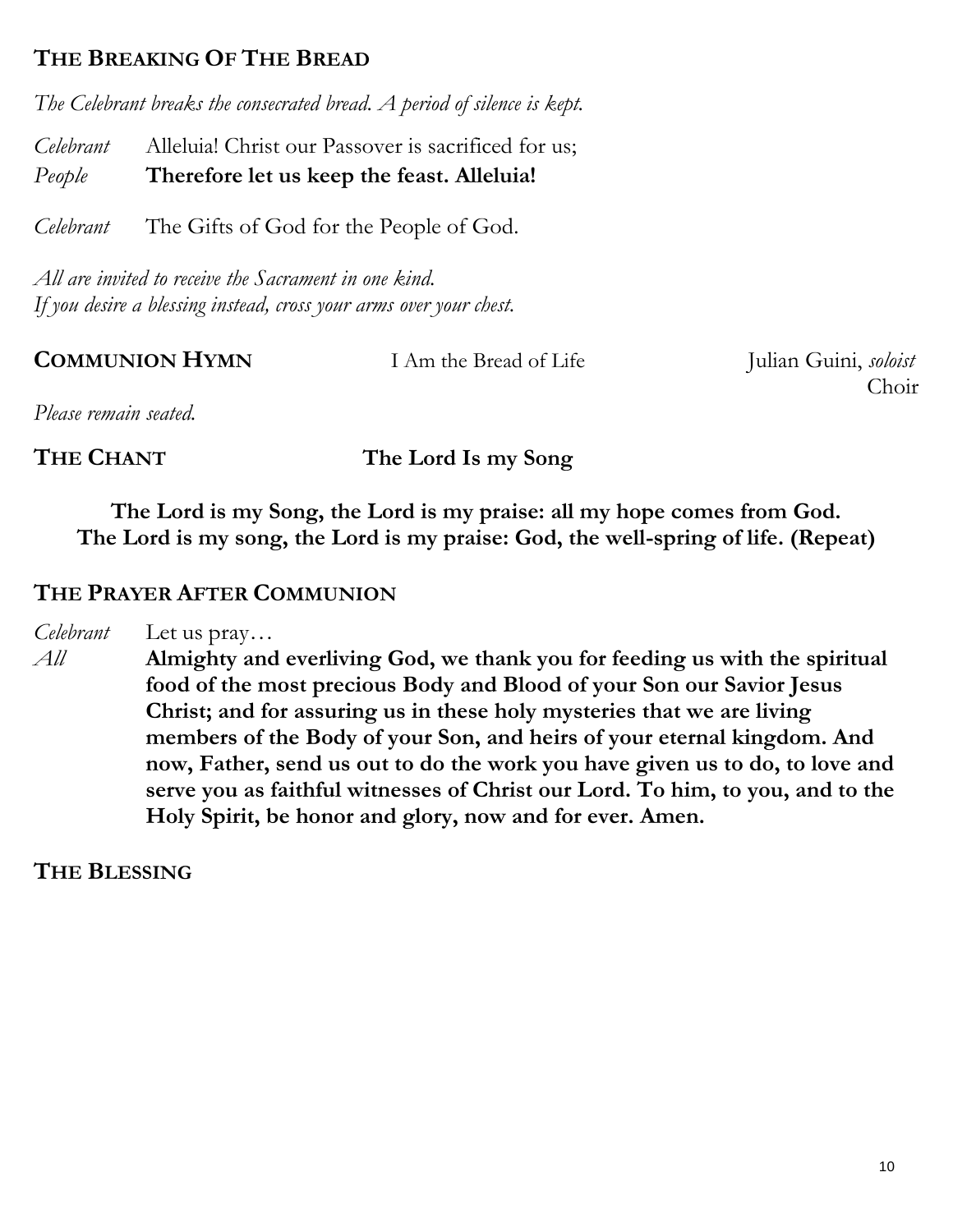**Singing songs of expectation, onward goes the pilgrim band, through the night of doubt and sorrow, marching to the promised land. Clear before us through the darkness gleams and burns the guiding light: trusting God we march together stepping fearless through the night.**

**One the light of God's own presence, o'er his ransomed people shed, chasing far the gloom and terror, brightening all the path we tread: one the object of our journey, one the faith which never tires, one the earnest looking forward, one the hope our God inspires.**

**One the strain the lips of thousands lift as from the heart of one; one the conflict, one the peril, one the march in God begun: one the gladness of rejoicing on the far eternal shore, where the one almighty Father reigns in love for evermore.**

#### **THE DISMISSAL**

*Celebrant* Go in peace to love and serve the Lord! *People* **Thanks be to God!**

**VOLUNTARY** Toccata on LEONI Michael Burkhardt